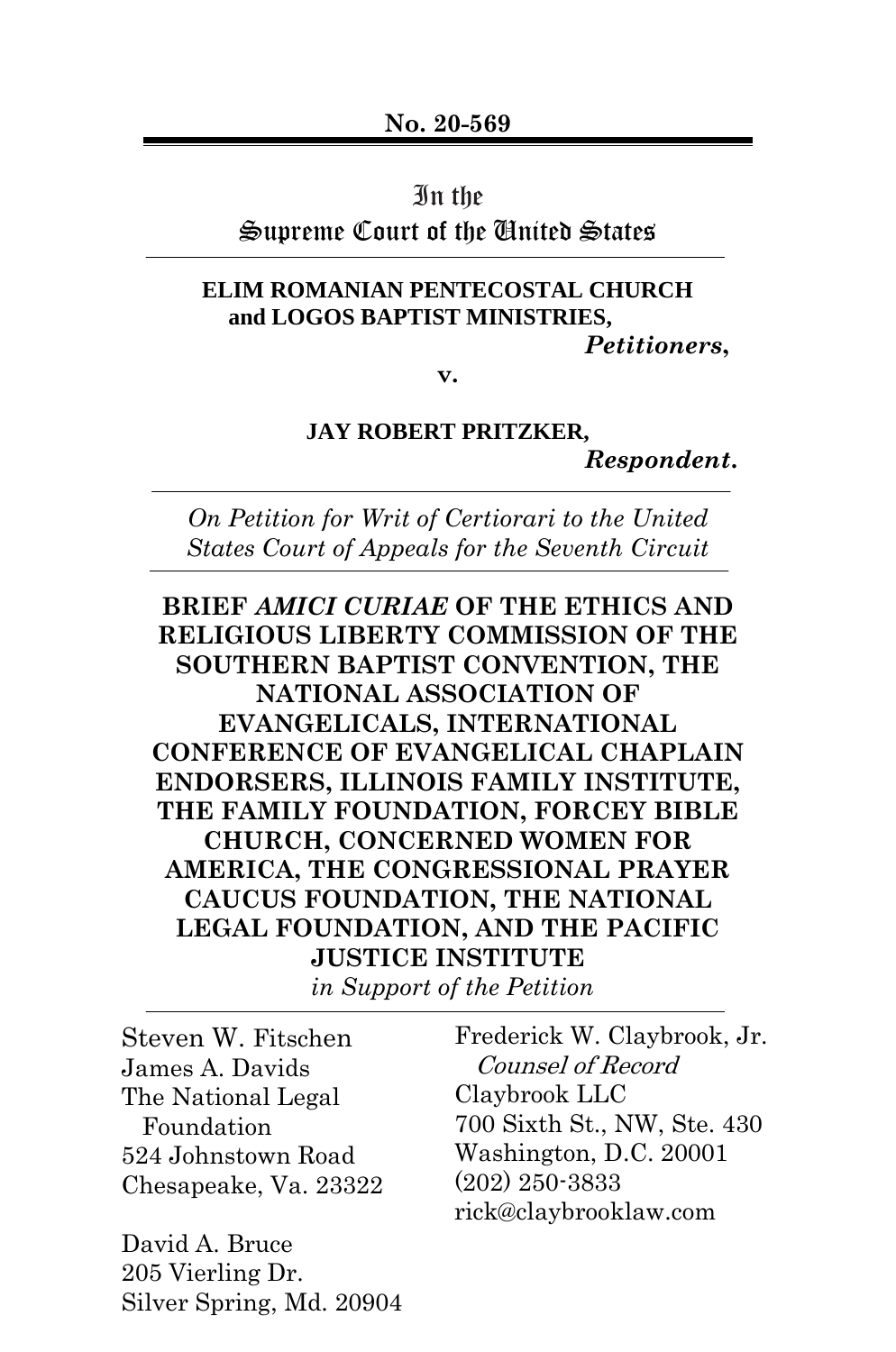# **TABLE OF CONTENTS**

| INTERESTS OF THE AMICI CURIAE 1                                                                                                                                                                                                                                            |  |
|----------------------------------------------------------------------------------------------------------------------------------------------------------------------------------------------------------------------------------------------------------------------------|--|
|                                                                                                                                                                                                                                                                            |  |
|                                                                                                                                                                                                                                                                            |  |
| The Dominant Religions of Our Country Are<br>Ι.<br>Communal, Not Just Individualistic and<br>Subjective, and Their Communal Expression<br>Is Protected Primarily by the Religion Clauses<br>and Secondarily by the Speech and Assembly<br>Clauses of the First Amendment 5 |  |
| If Other Entities and Practices Are Considered<br>П.<br><b>Essential and Are Excepted from Generally</b><br>Applicable Health or Safety Requirements,<br>Religious Organizations and Practices Must                                                                        |  |
| III. In Setting Out Exceptions, the State Must<br>Treat Religious Practice and Organizations No<br>Worse Than Comparable, Secular Practices                                                                                                                                |  |
| IV. Limits on Religious Practice and Institutions<br>Must Be Examined Closely for Rationality<br>and, at a Minimum, Must Meet a Least                                                                                                                                      |  |
|                                                                                                                                                                                                                                                                            |  |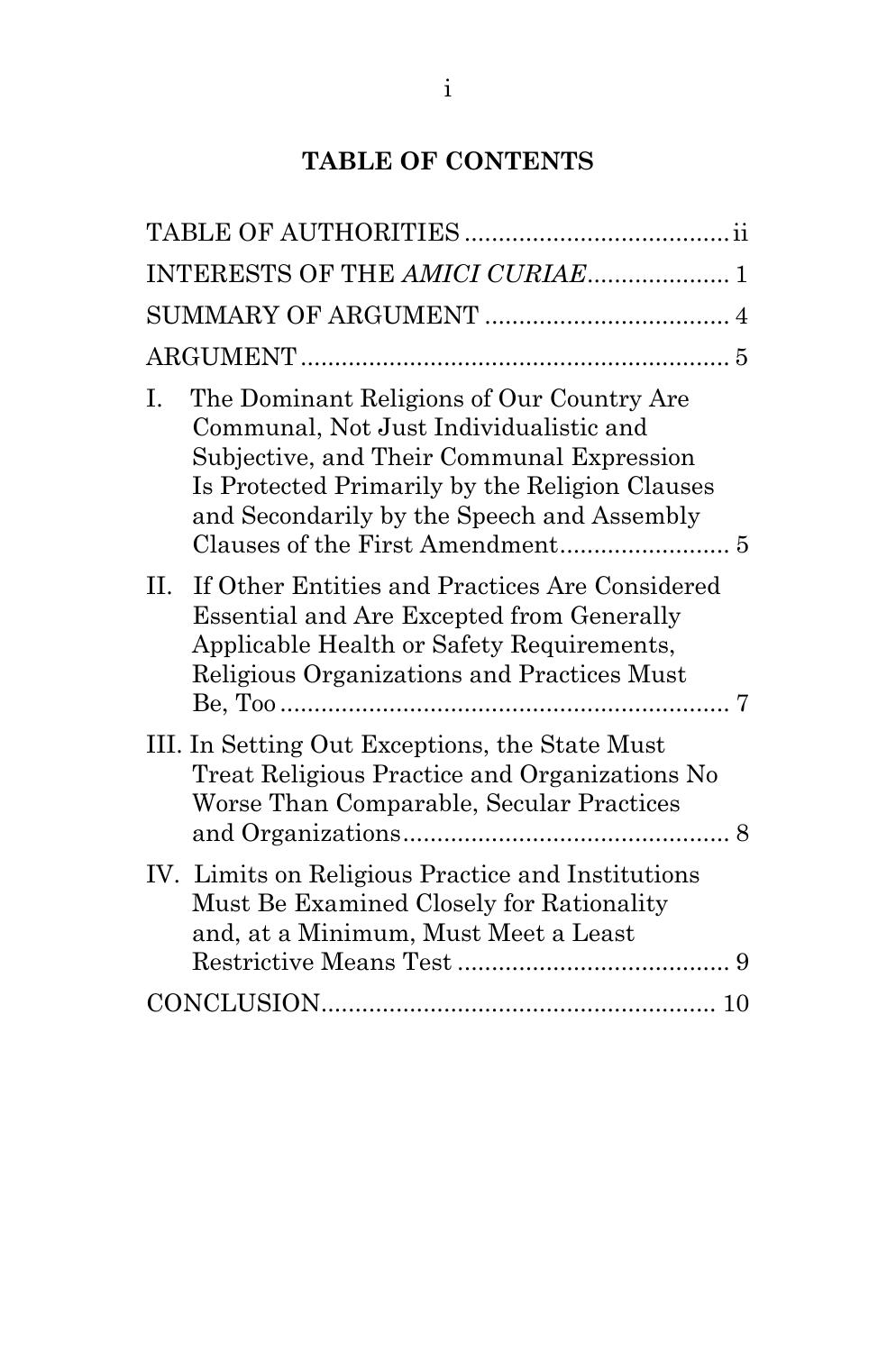# **TABLE OF AUTHORITIES**

| <b>CASES</b>                                      |
|---------------------------------------------------|
| Burwell v. Hobby Lobby Stores, Inc., 573 U.S. 682 |
| Church of the Lukumi Babalu Aye, Inc. v.          |
|                                                   |
| Employment Div. v. Smith,                         |
| Fulton v. Philadelphia (U.S. No. 19-123,          |
| Hosanna-Tabor Evan. Lutheran Church & Sch. v.     |
| Ill. Rep. Party v. Pritzker,                      |
|                                                   |
| Our Lady of Guadalupe v. Morrissey-Berru,         |
| Reed v. Town of Gilbert, 576 U.S. 155 (2015).  9  |
| Thomas v. Review Bd., 450 U.S. 707 (1981)  6      |
|                                                   |

# **OTHER AUTHORITIES**

| Dietrich Bonhoeffer, Life Together (John W. |  |  |
|---------------------------------------------|--|--|
|                                             |  |  |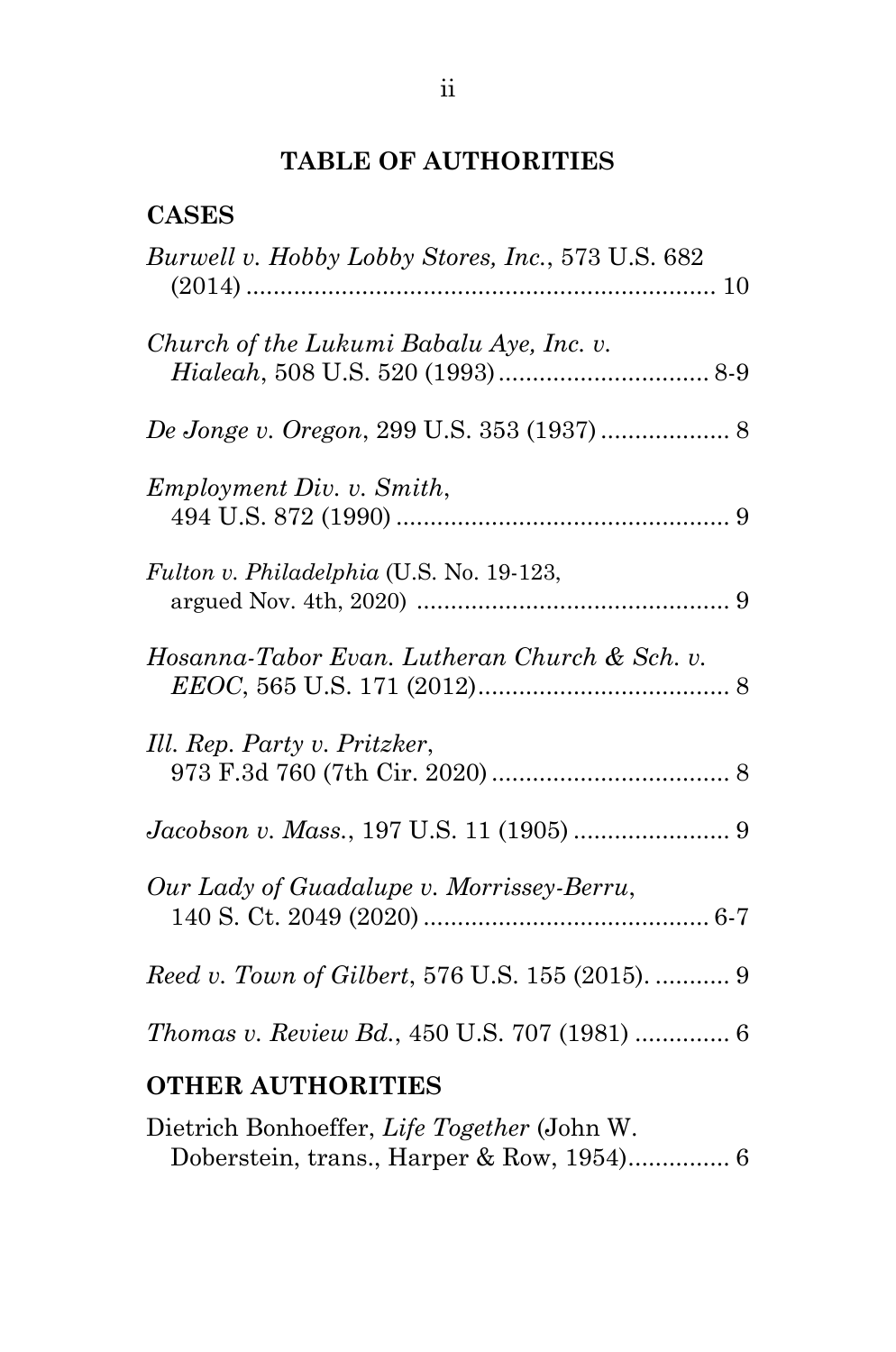Carl H. Esbeck, *Uses and Abuses of Textualism and Originalism in Establishment Clause Interpretation*, 2011 Utah L. Rev. 489.................... 7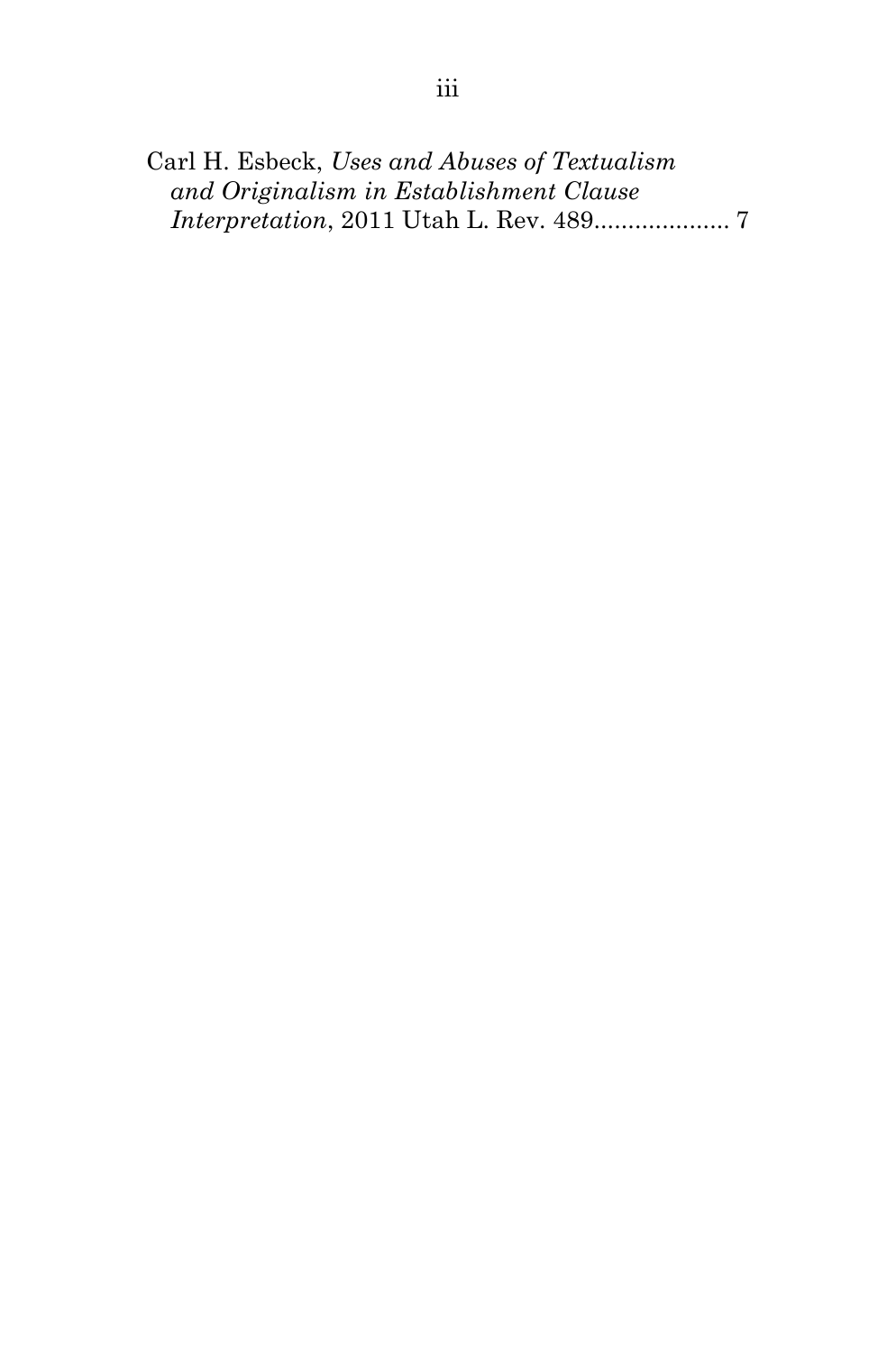## **INTERESTS OF THE** *AMICI CURIAE***<sup>1</sup>**

The **Ethics and Religious Liberty Commission** (ERLC) is the moral concerns and public policy entity of the Southern Baptist Convention (SBC), the nation's largest Protestant denomination, with over 46,000 churches and 15.2 million members. The ERLC is charged by the SBC with addressing public policy affecting such issues as religious liberty, marriage and family, the sanctity of human life, and ethics.

The **National Association of Evangelicals** (NAE) is the largest network of evangelical churches, denominations, colleges, and independent ministries in the United States. It serves 40 member denominations, as well as numerous evangelical associations, missions, social-service providers, colleges, seminaries, religious publishers, and independent churches. NAE serves as the collective voice of evangelical churches, as well as other church-related and independent religious ministries.

The **International Conference of Evangelical Chaplain Endorsers** (ICECE) has as its main function the endorsement of chaplains who lack a denominational structure for endorsement. This method for endorsing chaplains for the military and other organizations avoids the entanglement

 $\overline{a}$ 

<sup>&</sup>lt;sup>1</sup> The parties were provided appropriate notice and have consented to the filing of this brief in writing. No counsel for any party authored this brief in whole or in part. No person or entity other than *amici* and their counsel made a monetary contribution intended to fund the preparation or submission of this brief.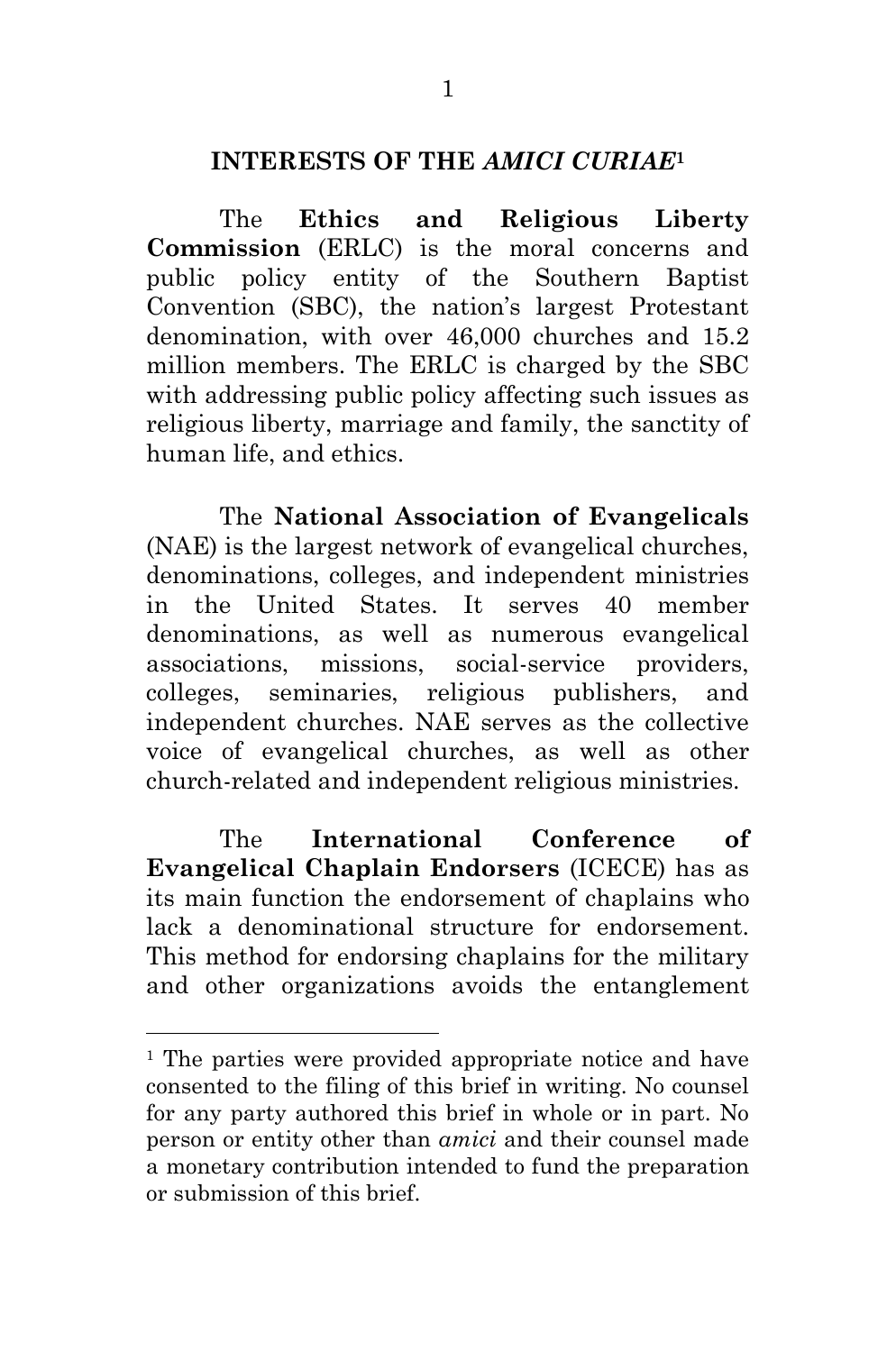with religion that the government would otherwise have if it determined chaplain endorsements. ICECE safeguards religious liberty for chaplains and all military personnel, including with respect to worship services they conduct.

The **Illinois Family Institute** (IFI) is a nonprofit educational and lobbying organization based in Tinley Park, Illinois, that exists to advance life, faith, family, and religious freedom in public policy and culture from a Christian worldview. A core value of IFI is to uphold religious freedom and conscience rights for all individuals and organizations.

**The Family Foundation** (TFF) is a Virginia non-partisan, non-profit organization committed to promoting strong family values and defending the sanctity of human life in Virginia through its citizen advocacy and education. TFF serves as the largest pro-family advocacy organization in Virginia, and its interest in this case is derived directly from its members throughout Virginia who seek to advance a culture in which children are valued, religious liberty thrives, and marriage and families flourish.

**Forcey Bible Church** (FBC) is a Biblebelieving and teaching church in Silver Spring, Maryland. Because it is nondenominational, it is self-governing, and its members meet annually to elect its leadership. Part of FBC's religious beliefs are that Christianity is not just to be exercised individually, but also communally.

**Concerned Women for America** (CWA) is the largest public policy organization for women in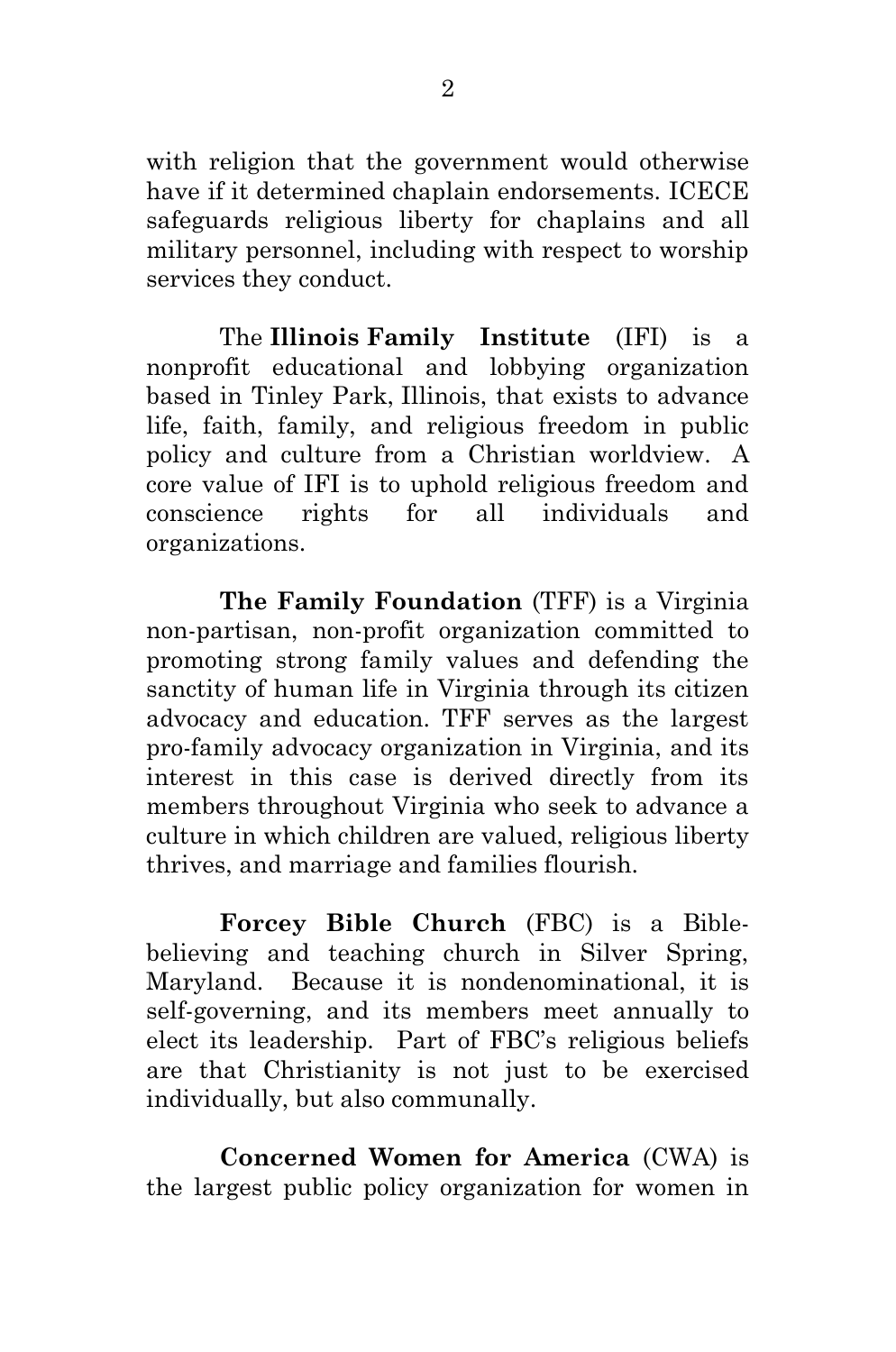the United States, with approximately half a million supporters from all 50 States. Through its grassroots organization, CWA encourages policies that strengthen women and families and advocates for the traditional virtues that are central to America's cultural health and welfare, including religious liberties. CWA actively promotes legislation, education, and policymaking consistent with its philosophy. Its members are people whose voices are often overlooked—everyday, middle-class American women whose views are not represented by the powerful elite.

The **Congressional Prayer Caucus Foundation** (CPCF) is an organization established to protect religious freedoms (including those related to America's Judeo-Christian heritage) and to promote prayer (including as it has traditionally been exercised in Congress and other public places). It is independent of, but traces its roots to, the Congressional Prayer Caucus that currently has over 100 representatives and senators associated with it. CPCF has a deep interest in the right of people of faith to speak, freely exercise their religion, and assemble as they see fit, without government censorship or coercion. CPCF reaches across all denominational, socioeconomic, political, racial, and cultural dividing lines. It has an associated national network of citizens, legislators, pastors, business owners, and opinion leaders hailing from forty-one states.

The **National Legal Foundation** (NLF) is a public interest law firm dedicated to the defense of First Amendment liberties, including the freedoms of speech, assembly, and religion. The NLF and its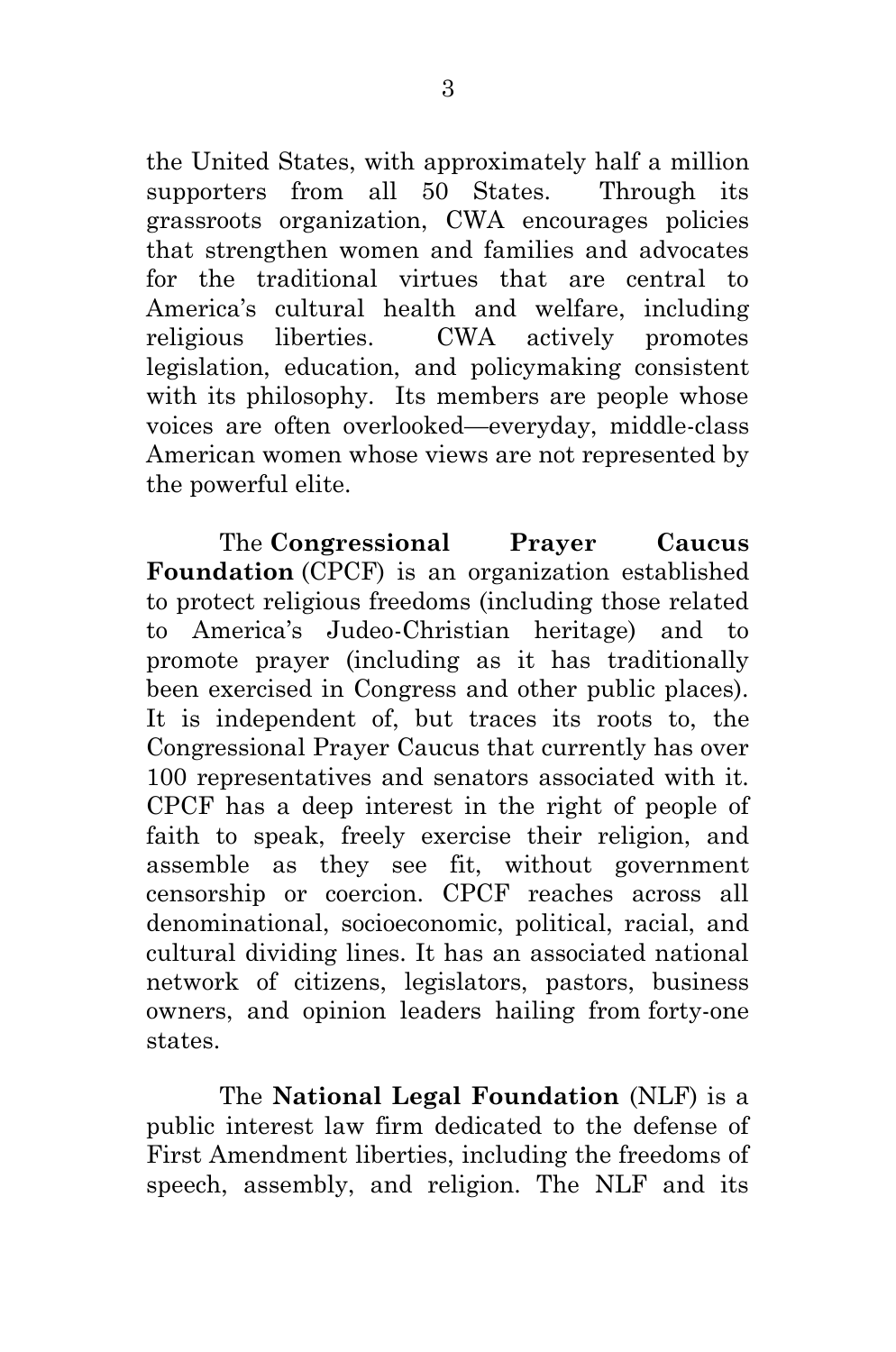donors and supporters, in particular those from Illinois, are vitally concerned with the outcome of this case because of its effect on the free exercise, speech, and assembly rights of religious organizations and individuals.

The **Pacific Justice Institute** (PJI) is a nonprofit legal organization established under section 501(c)(3) of the Internal Revenue Code. Since its founding in 1997, PJI has advised and represented in court and administrative proceedings thousands of individuals, businesses, and religious institutions, particularly in the realm of First Amendment rights. As such, PJI has a strong interest in the development of the law in this area. PJI often represents religious organizations whose congregations wish to worship consistently with their religious beliefs and without unconstitutional, discriminatory restrictions.

### **SUMMARY OF ARGUMENT**

This petition raises important issues about the place of religion in our society that this Court needs to resolve, both for the current pandemic as Covid-19 rates wax and wane<sup>2</sup> and for future emergencies bound to come. In particular, this Court should take this opportunity to confirm the following:

1. Religion is not just an individual, subjective expression, but also, and in its essence, a communal exercise that is protected directly by

 $\overline{a}$ 

<sup>2</sup> As this is written, Covid-19 cases are unfortunately on the rise in many states, with restrictions on religious communal worship being tightened, including in Illinois.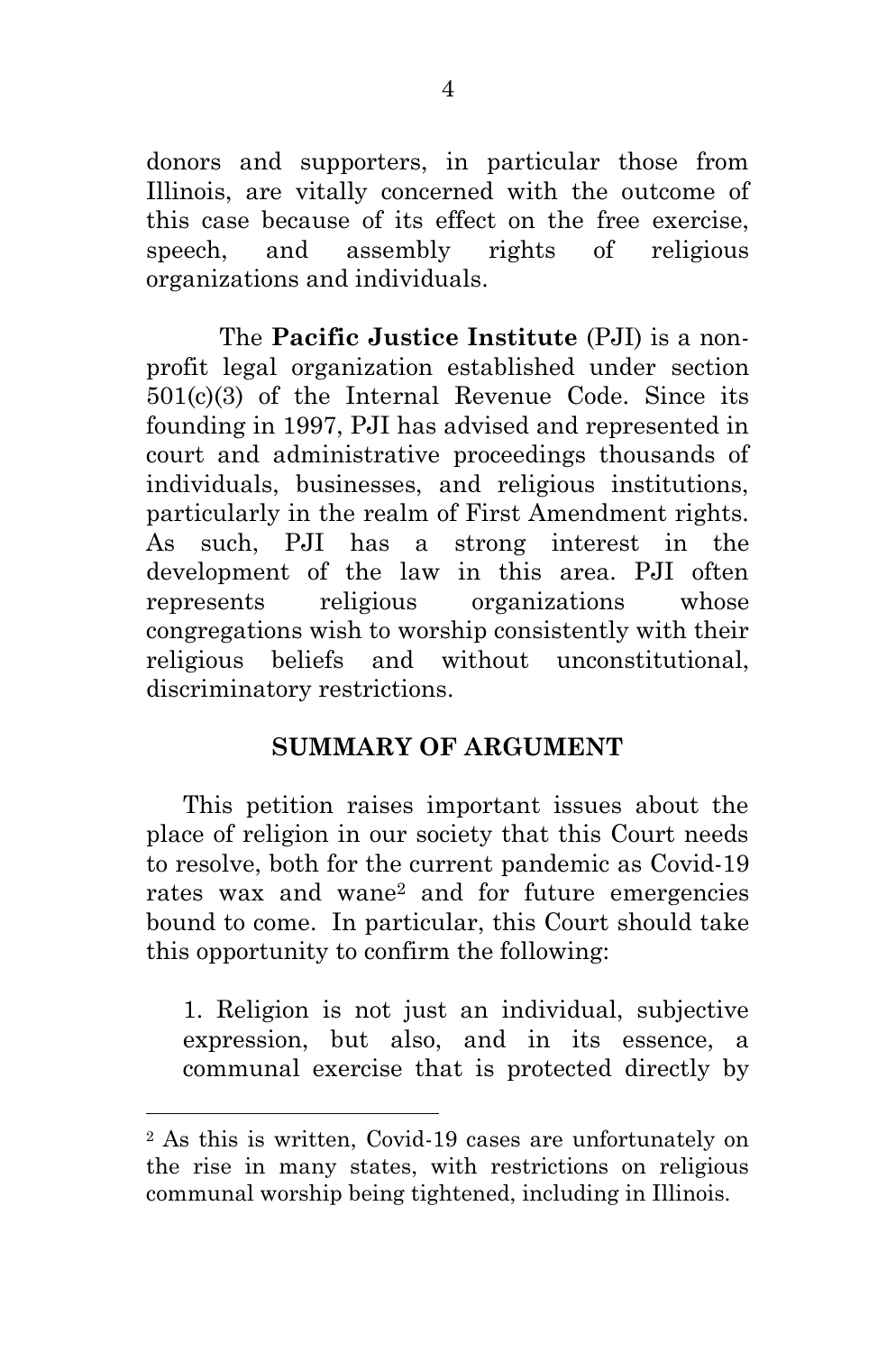the Religion Clauses and also by the Speech and Assembly Clauses of the First Amendment.

2. Health crises do not alter the fact that the practice of religion by individuals and institutions has a favored place in our constitutional order.

3. As a result, the practice of religion by individuals and institutions may not receive less favorable treatment than other individual and institutional practices and, if anything, must receive greater accommodation.

4. Even nondiscriminatory limits on religious practice and institutions must be examined closely for rationality and, at a minimum, must meet a least restrictive means test.

### **ARGUMENT**

**I. The Dominant Religions of Our Country Are Communal, Not Just Individualistic and Subjective, and Their Communal Expression Is Protected Primarily by the Religion Clauses and Secondarily by the Speech and Assembly Clauses of the First Amendment**

The Seventh Circuit below brushed aside challenges to Governor Pritzker's order limiting worship assemblies to ten people with the remark that religious folks could use the internet and TV to get an adequate worship experience. (App. 010a– 011a.) This shows a marked misunderstanding of how the major religions in this country are practiced,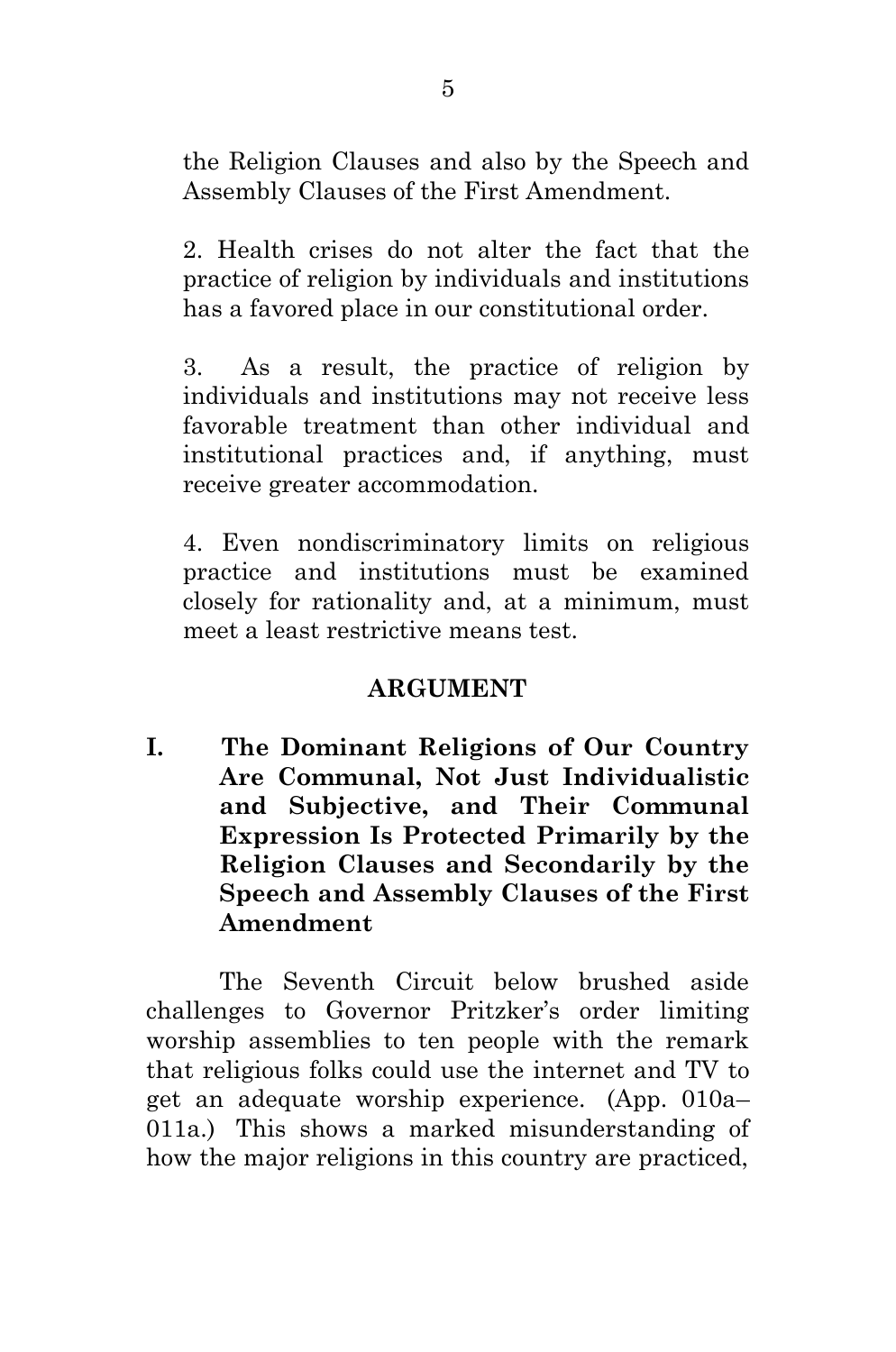in the process demeaning, rather than protecting, their exercise.

Those who attend religious services are called *congregations* for a reason. They congregate, and almost always in units larger than ten. The New Testament enjoins Christians not to forsake meeting together (Heb. 10:25), and the Old Testament praises the "multitude" that worships together in the house of God. (Ps. 42:4.) Theologian Dietrich Bonhoeffer affirms that "Christianity means community" and that the "physical presence of other Christians is a source of incomparable joy and strength to the believer." *Life Together* 19, 21 (John W. Doberstein, trans., Harper & Row, 1954.) This is reflected most obviously for Christians in the communal worship experiences of the sacraments of baptism and eucharist, but also in many other respects. For example, many independent churches like *Amicus* Forcey Bible Church need an in-person quorum for a meeting to elect their leadership. Congregations regularly engage in corporate singing, recitation, and prayer.

It simply does not suffice—religiously, philosophically, or legally—to say that viewing religious services over the internet or on TV is "good enough" for worshipers. It simply does not suffice to say that getting bread from the grocery store is "essential" but breaking bread together from the Lord's Table is not. It must be recognized by this Court that, if worshipers have a sincere belief that they must exercise their religion in the physical presence of others, that belief is entitled to full weight constitutionally. *See Thomas v. Review Bd.*, 450 U.S. 707 (1981); *cf. Our Lady of Guadalupe v.*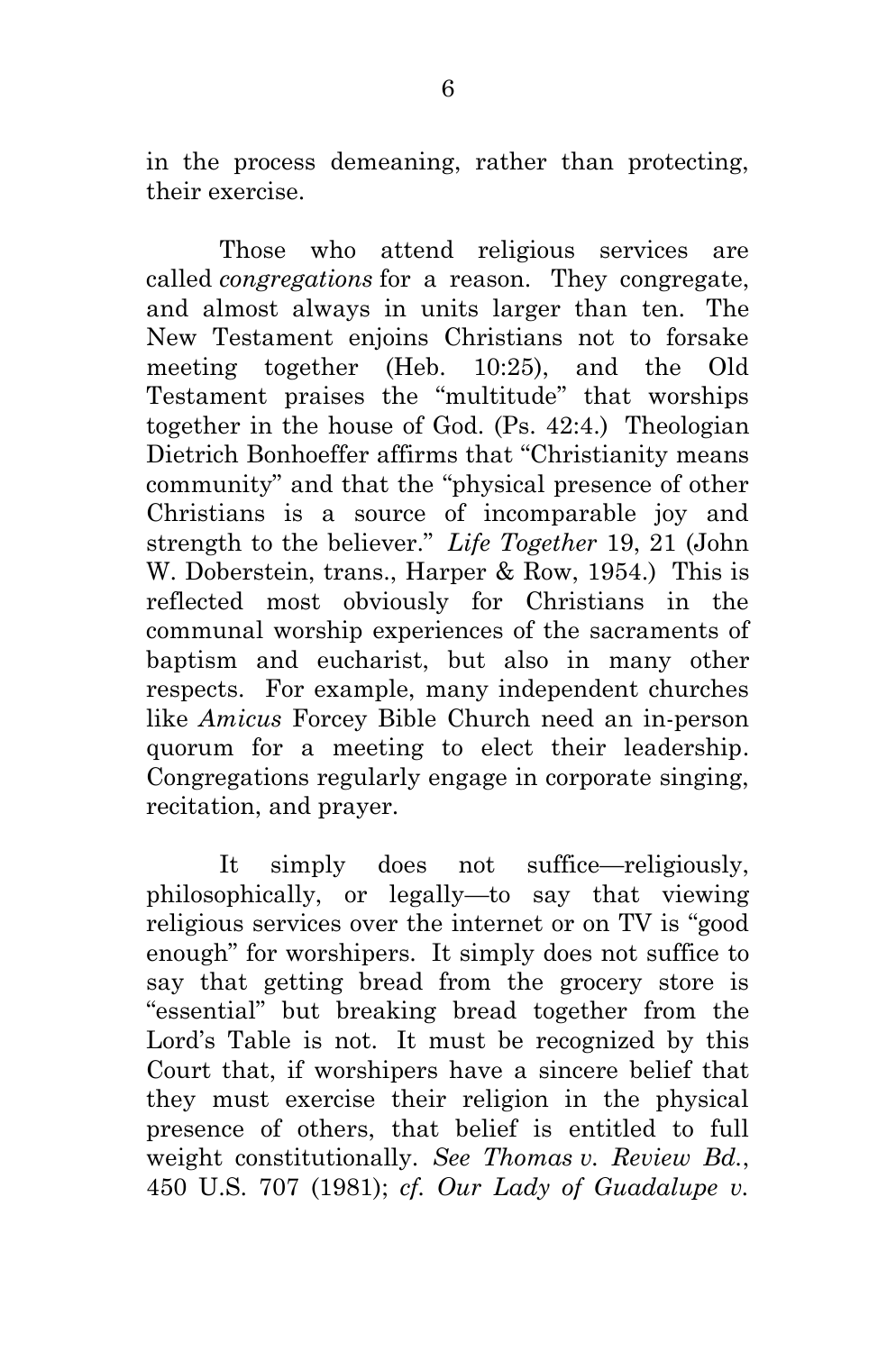*Morrissey-Berru*, 140 S. Ct. 2049 (2020) (holding that courts cannot second-guess the choice of religious institutions as to application of religious tenets). A court has neither the competence nor the authority to say that a substitute experience is "good enough."

**II. If Other Entities and Practices Are Considered Essential and Are Excepted from Generally Applicable Health or Safety Requirements, Religious Organizations and Practices Must Be, Too**

The multitude of state and local orders related to Covid-19 restrictions all make exceptions for various institutions, allowing those institutions to stay operational and for individuals to congregate there. That being so, congregating for religious services must be allowed as well.

This follows directly from the truism that the Religion Clauses give explicit favor and protection to religious expression and organizations. The Framers of the First Amendment rejected Madison's initial draft that protected "conscience" and its potential focus only on the individual. They insisted instead on protection for the free exercise of *religion*, which was then, as now, basically communal. *See generally* Carl H. Esbeck, *Uses and Abuses of Textualism and Originalism in Establishment Clause Interpretation*, 2011 Utah L. Rev. 489, nn.184-307 & accompanying text. Of course, the free expression of religion frequently also involves assembly and speech, which rights reinforce and supplement the Religion Clauses in those circumstances, although the protections of those ancillary rights neither supersede nor make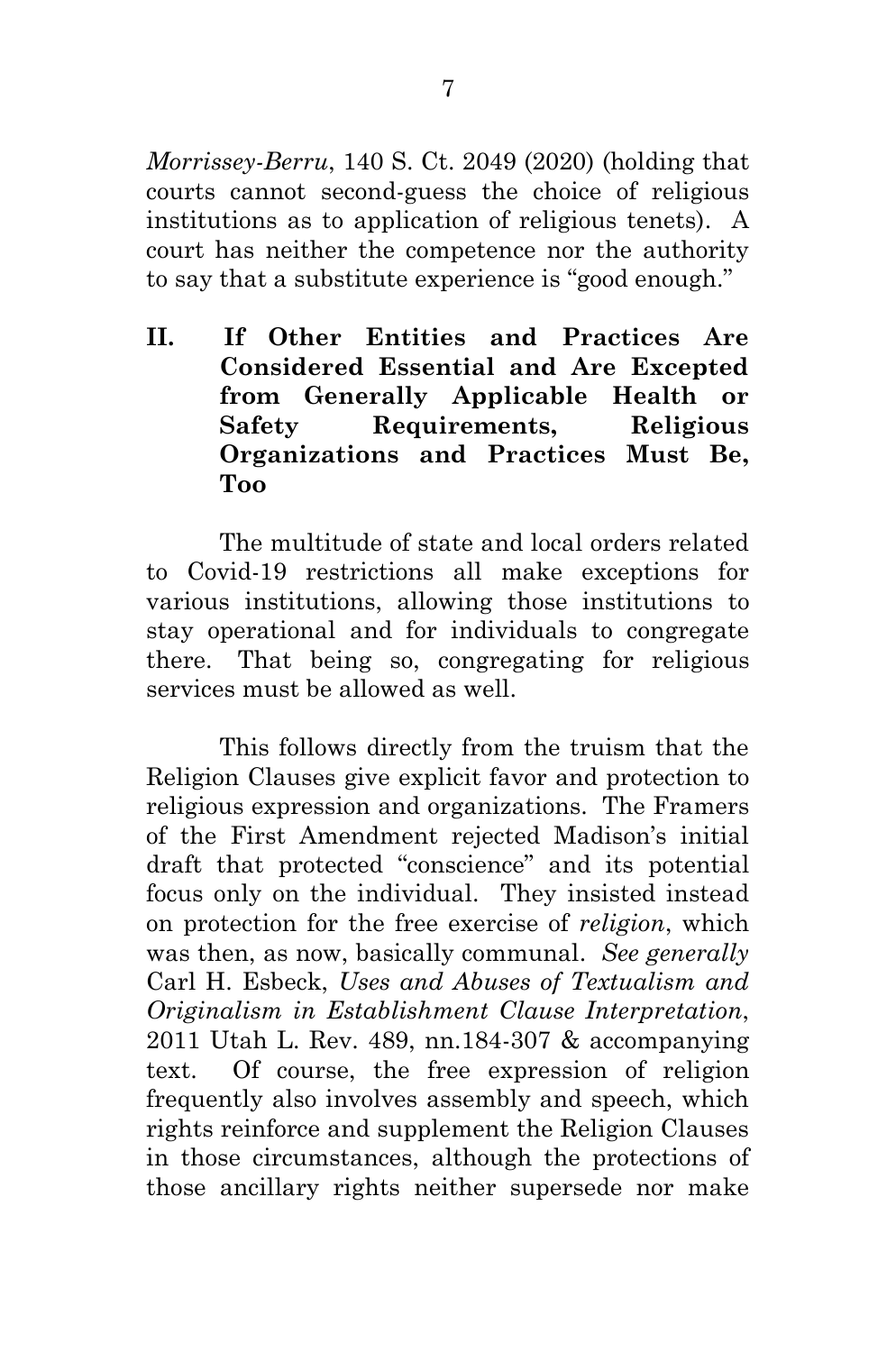the Religion Clauses redundant. *See Hosanna-Tabor Evan. Lutheran Church & Sch. v. EEOC*, 565 U.S. 171, 189 (2012); *Ill. Rep. Party v. Pritzker*, 973 F.3d 760, 764 (7th Cir. 2020) (describing speech that accompanies religion as "speech plus"); *see also De Jonge v. Oregon*, 299 U.S. 353, 364-65 (1937) (noting that First Amendment freedoms reinforce each other). Thus, if exceptions to generally applicable restrictions are allowed, they must also be allowed for the free exercise of religion.

**III. In Setting Out Exceptions, the State Must Treat Religious Practice and Organizations No Worse Than Comparable, Secular Practices and Organizations**

This case also presents a good vehicle for the Court to emphasize that, when exceptions are made, religious practices and expression cannot be given a second-class status. In this case, the same building had different capacity caps for different uses, with the religious uses having the *lowest* cap. This antireligion discrimination is explicit, right on the face of the challenged order. (App. 033a.) No resort to legislative history is needed to divine the discriminatory intent, as was required in *Church of the Lukumi Babalu Aye, Inc. v. Hialeah*, 508 U.S. 520 (1993).

The facts of this case do not require comparison of the churches to theatre halls and concert halls or to casino parlors and beauty parlors. Use of the same church building is regulated in different ways depending on whether the speech and assembly are for a religious worship event or for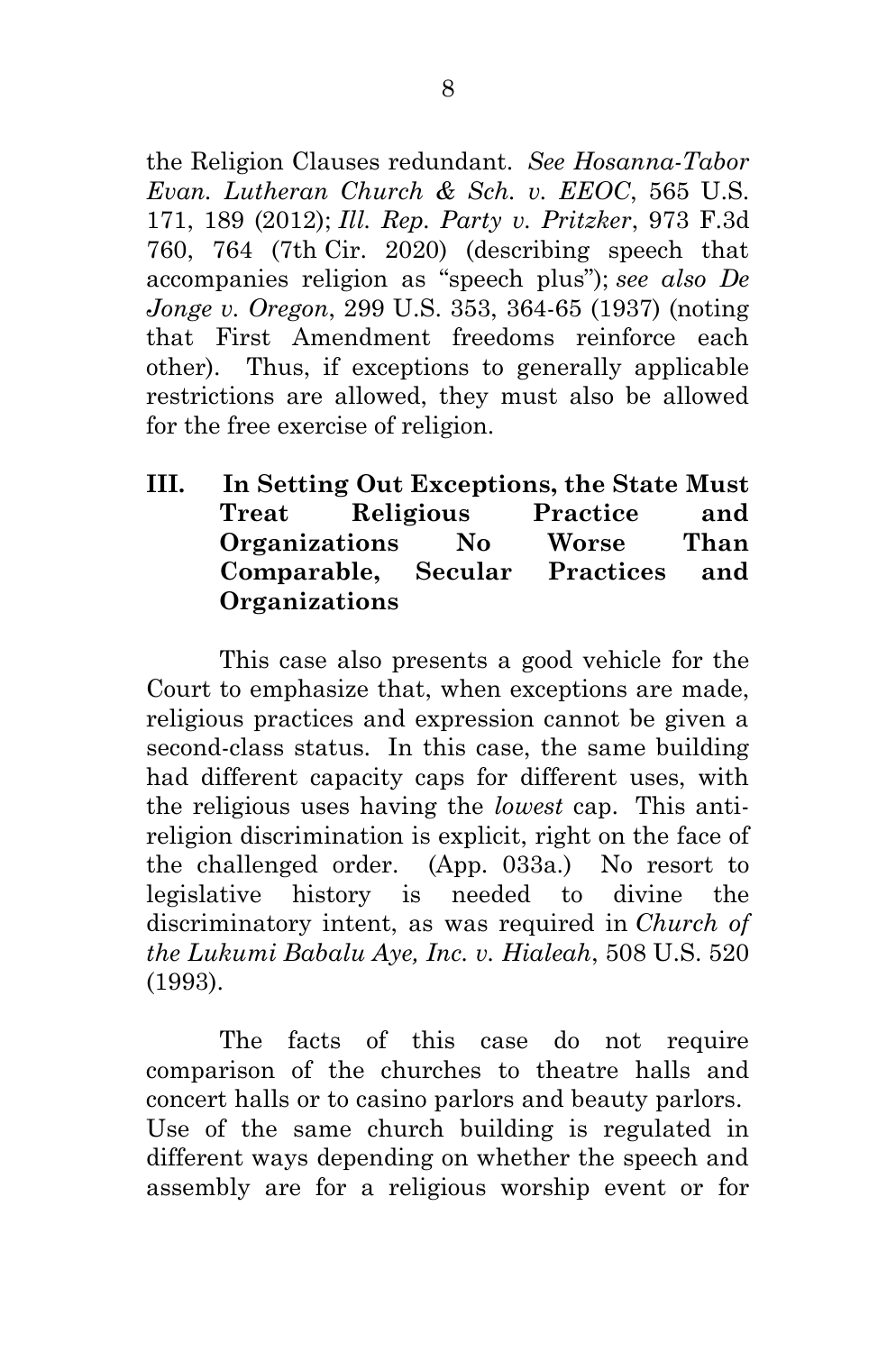some other purpose. That discrimination requires strict scrutiny review and cannot stand. *Id.* at 546- 47; *see Reed v. Town of Gilbert*, 576 U.S. 155 (2015).

### **IV. Limits on Religious Practice and Institutions Must Be Examined Closely for Rationality and, at a Minimum, Must Meet a Least Restrictive Means Test**

This Court's last review of health-related restrictions was in *Jacobson v. Massachusetts*, 197 U.S. 11 (1905). But that case did not involve restrictions on religious organizations and the free exercise of religion, and it is important to update and conform that precedent to later decisions of this Court.<sup>3</sup>

*Jacobson* applied only a rational basis test. Even without discriminatory intent, a regulation affecting religious practices requires a greater level of scrutiny than *Jacobson* applied, as religious practices are specifically protected under the First Amendment. And even if strict scrutiny is not applied, due to the favored status of religious exercise, the regulation should be the least restrictive in the circumstances.

 $\overline{a}$ 

<sup>3</sup> This Court currently is considering in *Fulton v. Philadelphia* (No. 19-123) whether to reconsider its decision in *Employment Division v.* Smith, 494 U.S. 872 (1990). Any reformulation of the *Smith* test for generally applicable regulations that affect the free exercise of religion will have to be applied to Covid-19 restrictions on religious gatherings, whether or not they are applied on a nondiscriminatory basis.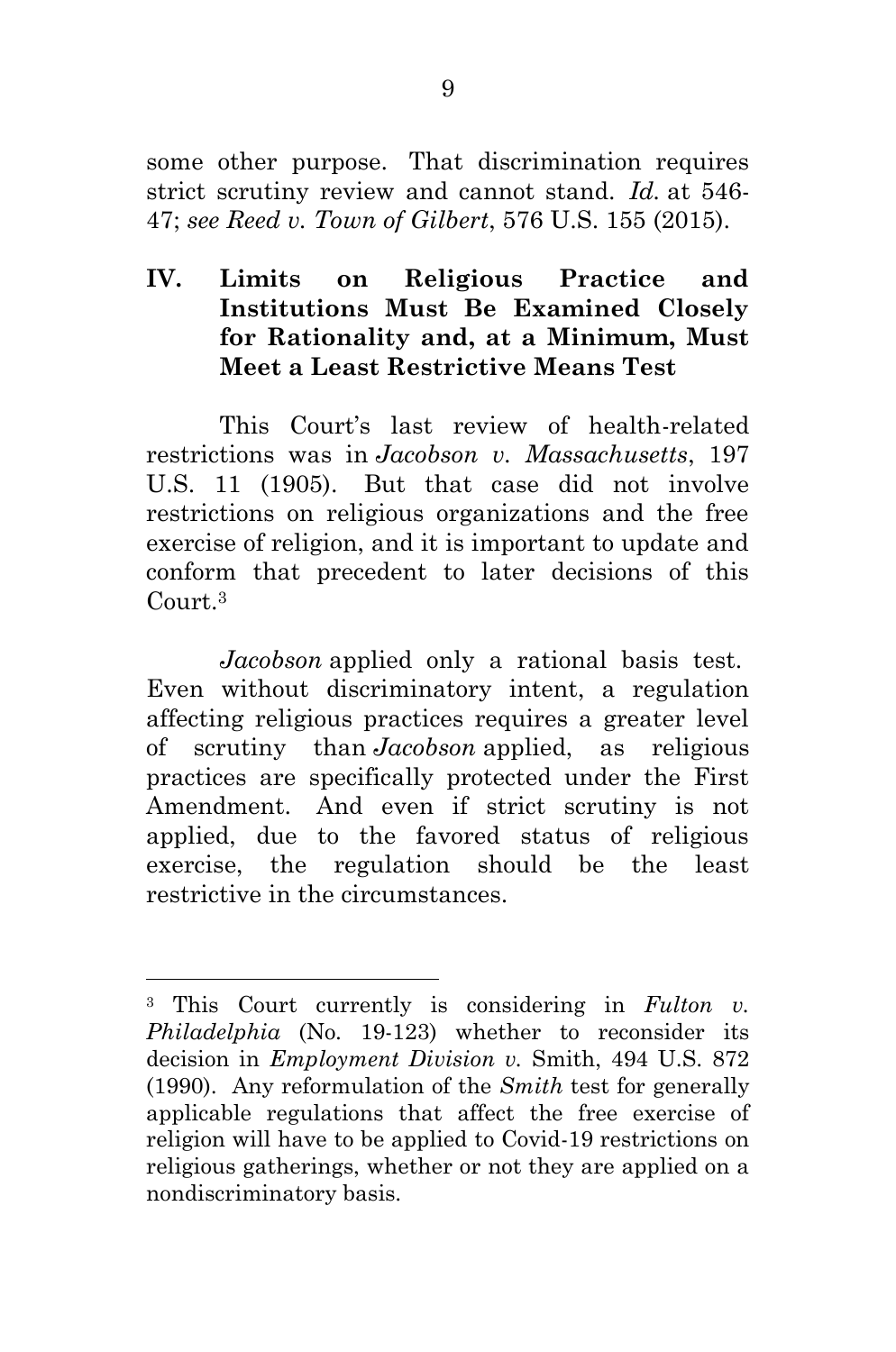Here, the ten-person cap cannot even pass the rationality bar, because it is applied no matter the size of the building. Obviously, the health risks for the same number of people are not as great in a large cathedral as they are in a small, storefront church. And if masks and social distancing are adequate for indoor businesses considered essential, then they also set a floor for the least restrictive regulation in a worship scenario. *Cf. Burwell v. Hobby Lobby Stores, Inc.*, 573 U.S. 682 (2014) (under RFRA, holding that regulation could not be the least restrictive when the government established an alternative method for others). This Court's non-precedential opinions on stay petitions have to date not considered this aspect of the legal situation, but it is important that the Court do so.

#### **CONCLUSION**

This case provides a good vehicle to decide important constitutional issues related to the regulation of religious exercise and organizations in health crises, both for the current crisis and those that will undoubtedly follow. The petition should be granted.

Respectfully submitted this 30th day of November 2020,

/s/ Frederick W. Claybrook, Jr. Frederick W. Claybrook, Jr.  *Counsel of Record* Claybrook LLC 700 Sixth St., NW, Ste. 430 Washington, D.C. 20001 (202) 250-3833; Rick@Claybrooklaw.com